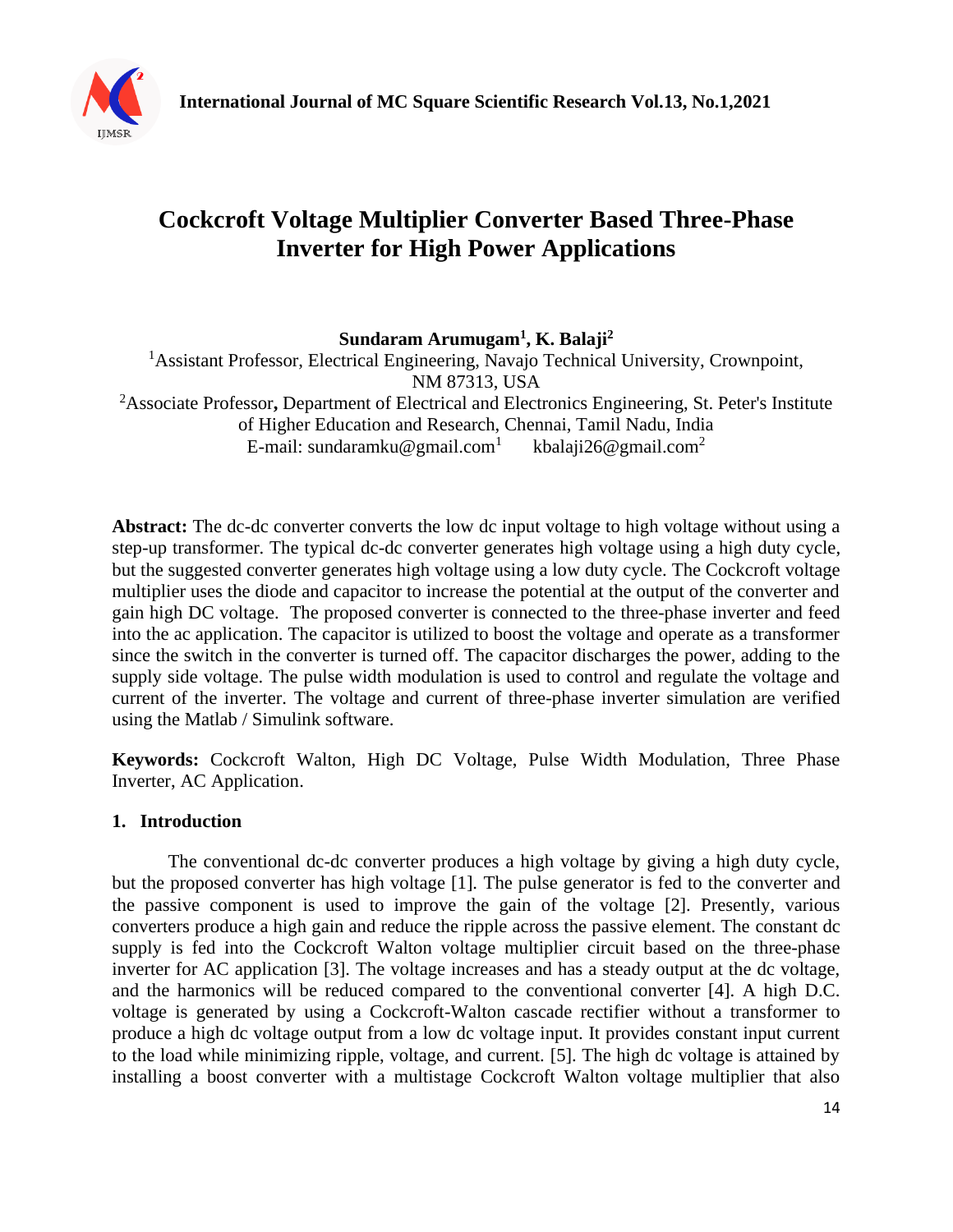

functions in continuous conduction mode, reducing voltage stress between the switches and improving the converter's performance with decreased ripples [6]. The topological optimization of three proposed bipolar design strategies for 220 V and 50 Hz AC input to generate more than 3.5 kV DC output in short time periods is demonstrated here.

In addition to Cockcroft–Walton multipliers [7]. Not only does the suggested converter achieve nearly unity power factor and sinusoidal input currents with little distortion, but it also achieves significant voltage gain at the output end [8]. A single switch architecture of the DC-DC multilevel buck-boost converter with an extremely high voltage gain ratio is a blend of the buck-boost converter and Cockcroft-Walton voltage multiplier in the proposed model converter design. The key advantage of the proposed topology is that the output voltage may be increased without interfering with the main circuit by increasing the number of capacitors and diodes on the output side [9]. A detailed investigation of three alternative topologies for low-power PV applications based on the well-known Cockcroft–Walton (CW) voltage multiplier [10]. A high DC voltage circuit based on the Cockcroft Walton Voltage Multiplier circuit is given, and the digital controller is created utilizing Complex Programmable Logic Devices (CPLD). As an input source, the suggested system makes use of a single-phase alternating current (AC). The multiple-pulse PWM switching technique is used to regulate the power switching devices in the controlled bridge to avoid the occurrence of low order harmonics on the converter system's AC side [11].

The results of comparative research on various voltage multipliers were given. Topology properties have been compared using models and experimental prototypes [12]. A high step-up DC-DC converter does not require a step-up transformer and is based on the Cockcroft-Walton voltage multiplier. The boost inductor (Ls) boosts the low input DC voltage in the DC-DC converter, and the recommended circuit performs the inverter function [13]. An n-stage Cockcroft Walton voltage multiplier, as proposed, can provide a sufficient DC source for an  $n+1$ level multilevel inverter[14]. The input voltage from the photovoltaic source is low, while the output voltage produced by the CWVM DC-DC converter is higher. The suggested converter's output voltage provides continuous current to the circuit's switches and diode, a low voltage ripple, and a high voltage gain. The proposed approach consists of three phases, each with a 270V output [15]. In this article, the proposed topology, results and discussion and conclusion are explained in detail.

### **2. Proposed Topology**

The proposed converter has designed by the parallel connection of two diodes, and the capacitor is added in between them. The capacitor is used to increase the voltage, and it will act as the transformer because the switch in the converter turns off, and the capacitor discharges the power, adding to the supply side voltage. The output voltage of the inverter has generated a high voltage gain. The block diagram of the proposed circuit is shown in Figure 1 and Figure 2.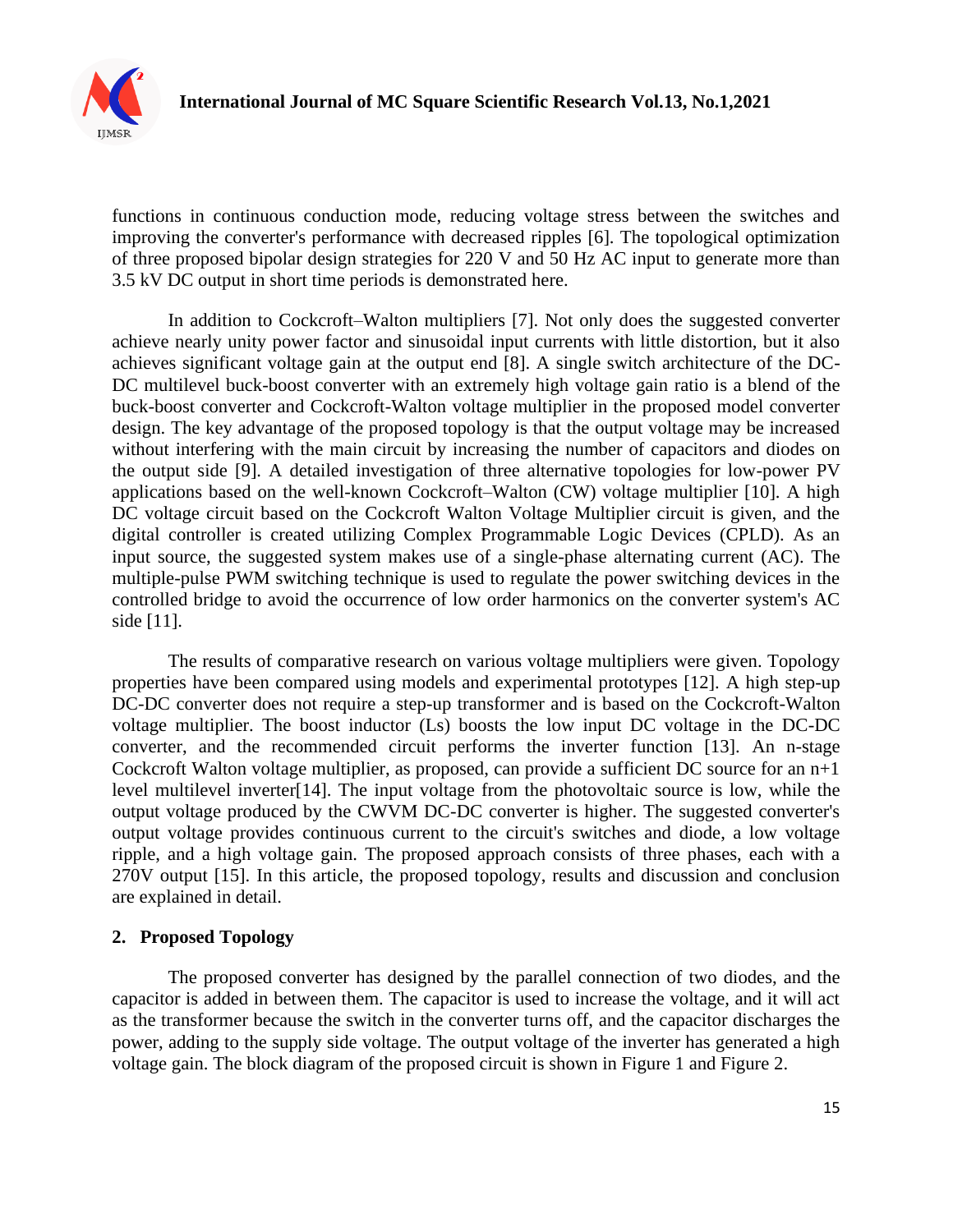



Figure 1: Block diagram of the proposed circuit

The proposed converter operated in various modes.

**Mode 1:** During this mode, none of the diodes are conducted, and the capacitors C6, C4, and C2 are supplied to load while the remaining capacitors are floating.

**Mode 2:** During this mode, the diode D6 is conducting, and the capacitors C6, C4, and C2 are charged, and the remaining capacitors are discharged through the diode.



**Figure 2:** Proposed DC-DC converter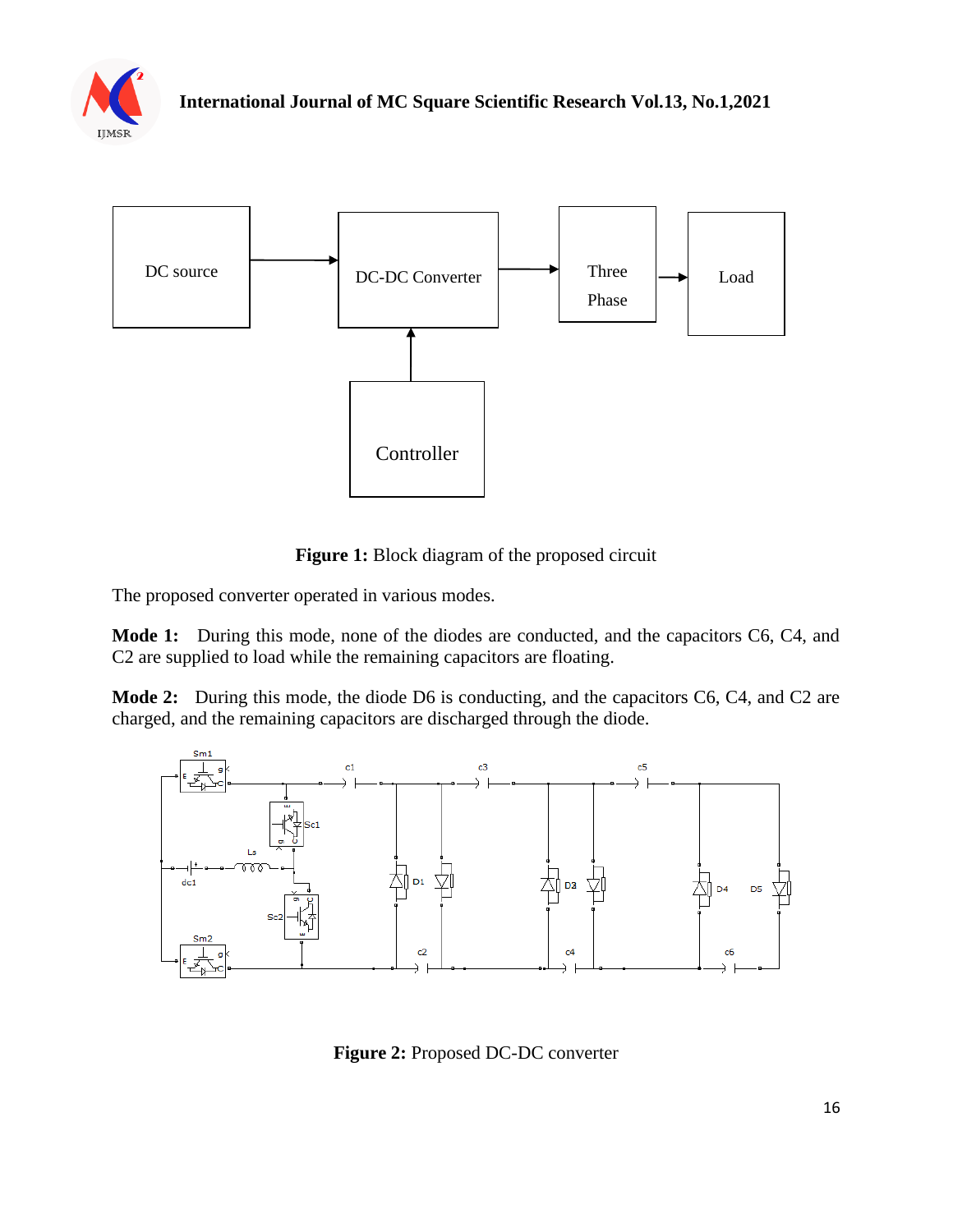

**Mode 3:** In this state, the diode D4 is conducting, the capacitors C4 and C2 are charged, and the capacitors C1 and C3 are discharged.

**Mode 4:** During this mode, the diode D2 is conducting, the capacitor C2 is charged, and the C3 and C4 are supplied to the load current.

#### **3. Simulation Results**

The overall simulation diagram is shown in Figure 3, which is consists of Cockcroft voltage multiplier converter-based inverter for ac applications. The proposed converter can be supplied by the DC source 24V. Then the proposed converter can be connected to the inverter which is controlled by PWM. Finally, the inverter can be connect to AC load. The system is designed and implemented using MATLAB/Simulink software.



Figure 3: Proposed simulation circuit

Further the Simulink diagram can be presents in Figure 3. The DC source can be provide to the proposed converter, the source can be given using step response block to provide the supply with respect to time. However, the inverter is connect with the converter, PWM is used to control the signal which is also used to convert the DC –AC. Then the controlled inverter signal can be provide to the loads. Here we designed the three phase R load with  $100\Omega$ . The results are visualized by the scope block. Then the system can be compiling with the help of power GUI.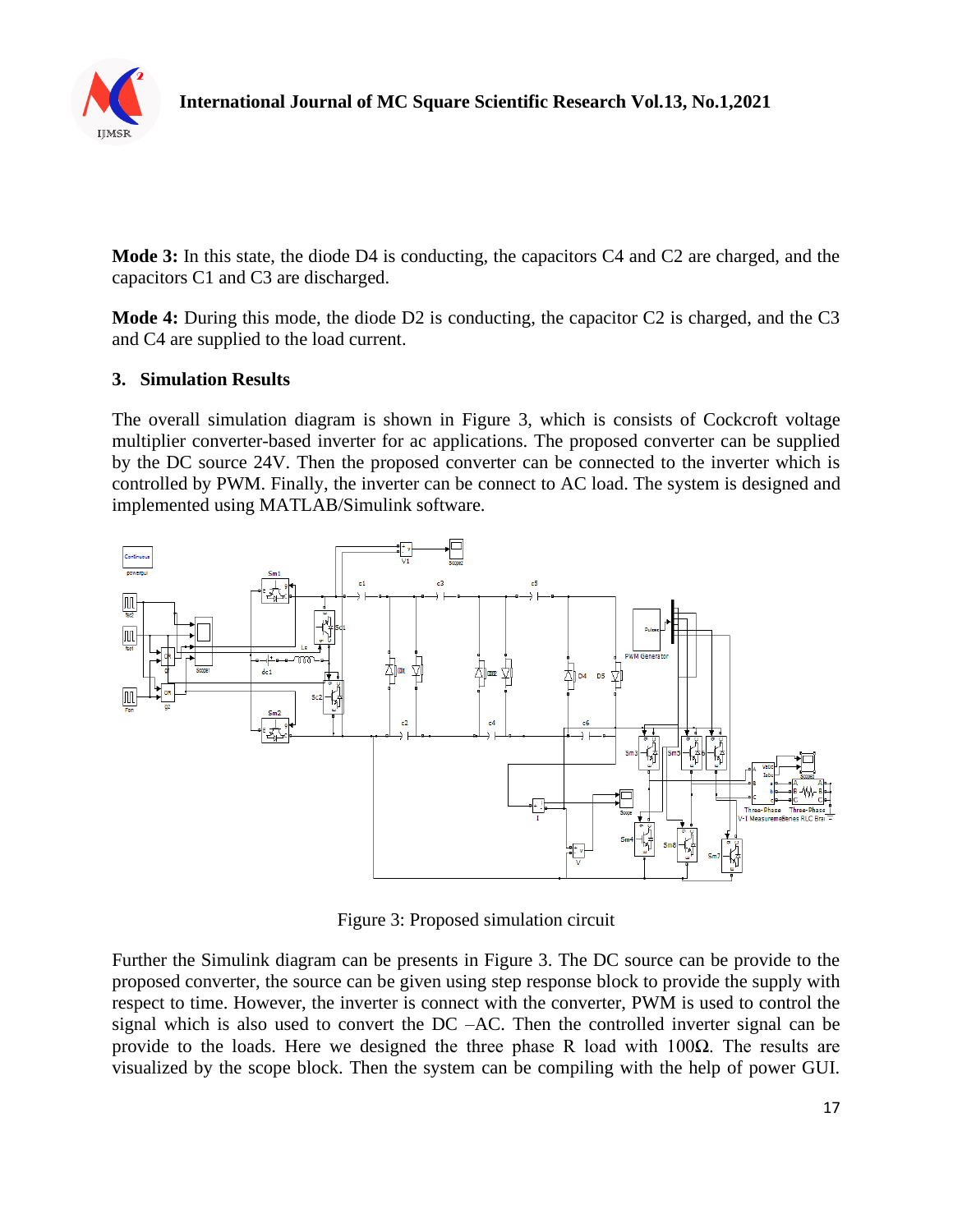

After that the system can be validate through the simulated waveforms, which is illustrates below,



**Figure 4:** Output Voltage Waveforms for Converter

The voltage across the dc-dc converter is shown in Figure 4. Which is considered the proposed converter of Cockcroft converter's output voltage is 280V. This waveform represents that the source DC voltage is 24V this source voltage can be gained by the proposed converter. The proposed converter can initially at 0V, due to that operating conditions the converter voltage gradually increasing upto 280V at 0.15 sec. and further the output voltage of the proposed converter can be saturated.



Figure 5: Output Voltage and Current Waveform for R Load Condition

Then the Figure 5 illustrates that output voltage and output current of the three phase R load. The output voltage is 280V and the output current is 1A. Whereas, the waveform represents the same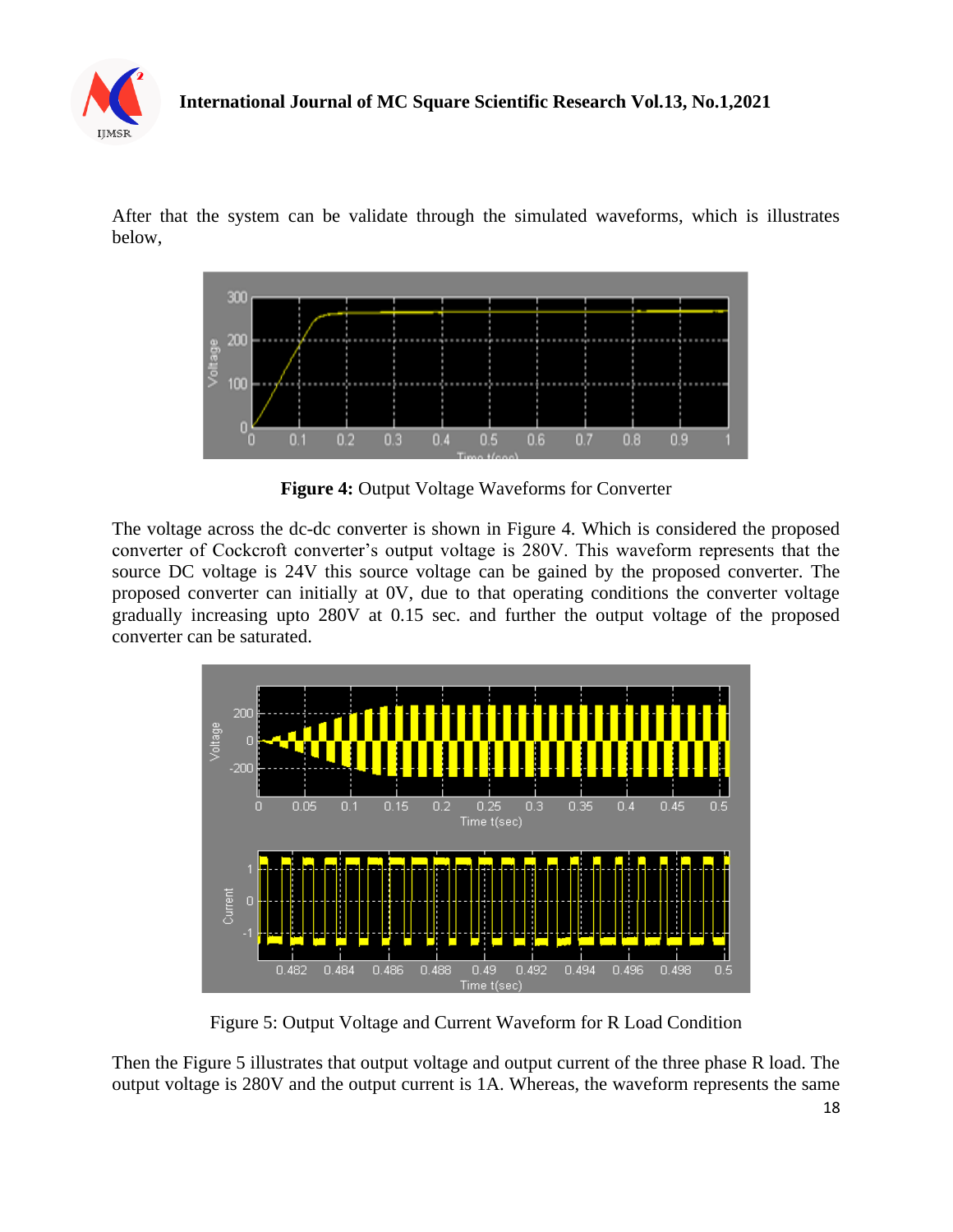

amount of the converter's output voltage can exists in the overall output voltage. This proposed system can also illustrates as the no losses occur between converter and inverter to the loads. This ensures that the proposed system can be able to use in high power applications.

## **4. Conclusion**

The high gain CW voltage multiplier has been analyzed in the proposed method. The dcdc converter transforms a low dc input voltage to a high voltage without a step-up transformer. Still, the recommended converter uses a low duty cycle to generate high voltage. The proposed converter has three stages for ac load application. Every voltage multiplier stage has maintained the same potential and produces ripple-less output and continuous current at the output. Moreover, the proposed converter can be operated at various modes by connecting two diodes in parallel and adding a capacitor. The capacitor is utilized to boost the voltage and operate as a transformer. The switch in the converter is turned off, and the capacitor discharges the power, adding to the supply side voltage. The inverter's voltage and current are controlled and regulated via pulse width modulation. MATLAB/Simulink software is used to validate the voltage and current of a three-phase inverter simulation.

## **Reference:**

- [1].L. Müller and J. W. Kimball, "Dual-input high gain DC-DC converter based on the Cockcroft-Walton multiplier," 2014 IEEE Energy Conversion Congress and Exposition (ECCE), Pittsburgh, PA, 2014, pp. 5360-5367.
- [2].F. L. Luo and H. Ye, "Positive output multiple-lift push-pull switched-capacitor Luoconverters," IEEE Trans. Ind. Electron., vol. 51, no. 3, pp. 594–602, Jun. 2004.
- [3].M.M.Weiner, "Analysis of Cockcroft–Walton voltage multipliers with an arbitrary number of stages," Rev. Sci. Instrum., vol. 40, no. 2, pp. 300–333,Feb. 1969.
- [4].G. R. Walker and P. C. Sernia, "Cascaded dc-dc converter connection of photovoltaic modules," IEEE Trans. Power Electron., vol. 19, no. 4, pp. 1130–1139, Jul. 2004.
- [5].Amol R. Thakare, Senha B. Urkude, Rahul P. Argelwar, "Analysis of Cockcroft-Walton Voltage Multiplier," International Journal of Scientific and Research Publications, Volume 5, Issue 3, ISSN. 2250-3153, March 2015.
- [6].Meghana G Naik, CH. Jayavardhana Rao, Dr. Venugopal. N (Ph.D.), "Boost Converter with Multistage Cockcroft Walton Voltage Multiplier," International Journal of Science and Research (IJSR), ISSN. 2319-7064, (2013).
- [7].AnurakJaiwanglok, Kei Eguchi, KritSmerpitak and AmphawanJulsereewong, "Modification of Cockcroft–Walton-Based High-Voltage Multipliers with 220 V and 50 Hz Input for Non-Thermal Food Processing Apparatus," Sustainability, vol. 12, pp. 6330, 2020.
- [8].M. Rajiv Gandhi, R. Dharmaprakash, "A Cockcroft–Walton voltage multiplier fed by a three-phase-to-single-phase matrix converter with PFC," *International Journal of Innovative Trends and Emerging Technologies*, ISSN. 23499842, Volume 1, May 2015.